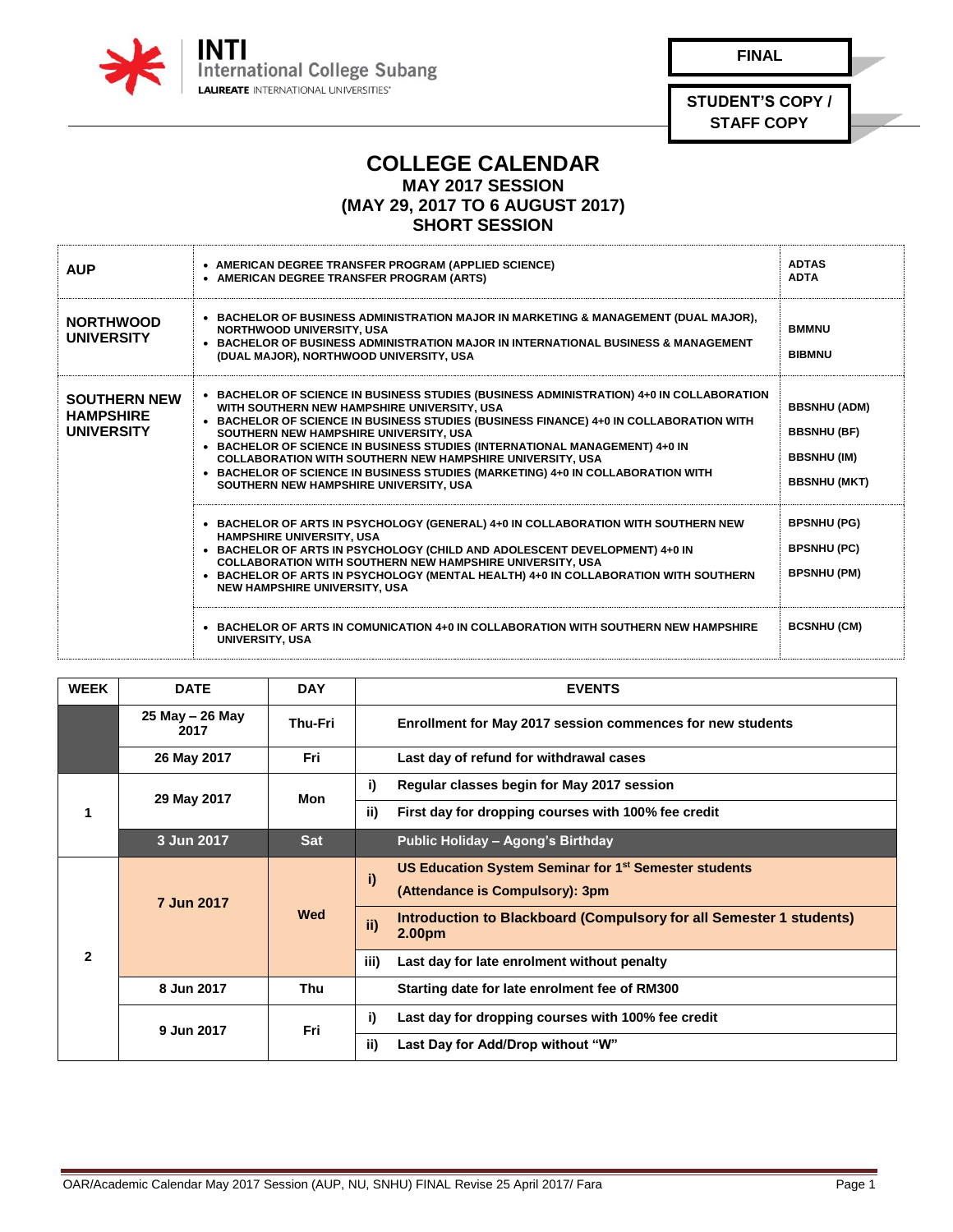

**FINAL**

**STUDENT'S COPY / STAFF COPY**

## **COLLEGE CALENDAR MAY 2017 SESSION (MAY 29, 2017 TO 6 AUGUST 2017)**

**SHORT SESSION**

| <b>WEEK</b> | <b>DATE</b>             | <b>DAY</b> | <b>EVENTS</b>                                                                                                                         |
|-------------|-------------------------|------------|---------------------------------------------------------------------------------------------------------------------------------------|
|             |                         | <b>Mon</b> | Public Holiday - Nuzul Al-Quran                                                                                                       |
|             |                         |            | i)<br>First day of drop with "W" (No Fee Refund Allowed)                                                                              |
|             |                         |            | First day for dropping courses with 50% fee credit<br>ii)                                                                             |
|             |                         |            | (WITH SPECIAL APPEAL ONLY)                                                                                                            |
| 3           | 12 Jun 2017             |            | First day of submission of late admission appeal form for new student<br>iii)<br>application                                          |
|             |                         |            | First day of submission of student's academic appeal form (AO-12) for new<br>iv)<br>student who have applied but not enrolled earlier |
|             |                         |            | First day of submission on student's academic appeal form (AO-12) for<br>v)<br>continuing student's enrollment                        |
|             | 14 Jun 2017             | Wed        | University Placement Library (UPL) briefing for 1st semester AUP<br>i)<br>students: 2.00PM                                            |
|             |                         |            | ii)<br><b>Auto Drop</b>                                                                                                               |
|             | 15 Jun 2017             | Thu        | First Day for Auto drop student to re-enroll after full payment of semester<br>and a late payment charge of RM300                     |
|             |                         | Fri        | i)<br>Last day of application of Admissions with Appeal                                                                               |
| 3           | 16 Jun 2017             |            | Last day of submission of late admission appeal form for new<br>ii)<br>student application                                            |
|             |                         |            | Last day of submission of student's academic appeal form (AO-12) for<br>iii)<br>new student who have applied but not enrolled earlier |
|             |                         |            | Last day of submission on student's academic appeal form (AO-12)<br>iv)<br>for continuing student's for enrolment                     |
|             |                         |            | Last day of application of Admissions<br>v)                                                                                           |
| 4           | 21 Jun 2017             | Wed        | Seminar on US University Application for Fall 2017 intake: 2:00pm -<br>i)<br>3:00pm                                                   |
|             |                         |            | ii)<br><b>NU &amp; SNHU Class Representatives Meeting: 2pm</b>                                                                        |
|             |                         |            | iii)<br><b>AUP Program Meeting with Lecturers: 2pm</b>                                                                                |
|             | 23 Jun 2017             | Fri        | Last day for dropping courses with 50% fee credit<br>i)<br>(WITH SPECIAL APPEAL ONLY)                                                 |
|             |                         |            | <b>NU-SNHU Program Meeting with Lecturers: 1pm</b><br>ii)                                                                             |
|             |                         |            | iii)<br><b>AUP Class Representatives Meeting: 1pm</b>                                                                                 |
|             | 25 Jun - 26 Jun<br>2017 | Sun - Mon  | Public Holiday - Hari Raya Aidilfitri                                                                                                 |
| 5           | 27 Jun 2017             | <b>Tue</b> | Replacement Public Holiday - Hari Raya Aidilfitri                                                                                     |
|             | 26 Jun - 2 Jul 2017     | Mon - Sun  | College Holiday - Hari Raya Break                                                                                                     |
|             | 30 Jun 2017             | Fri        | Last Day for Auto drop student to re-enroll after full payment of semester<br>and a late payment charge of RM300                      |